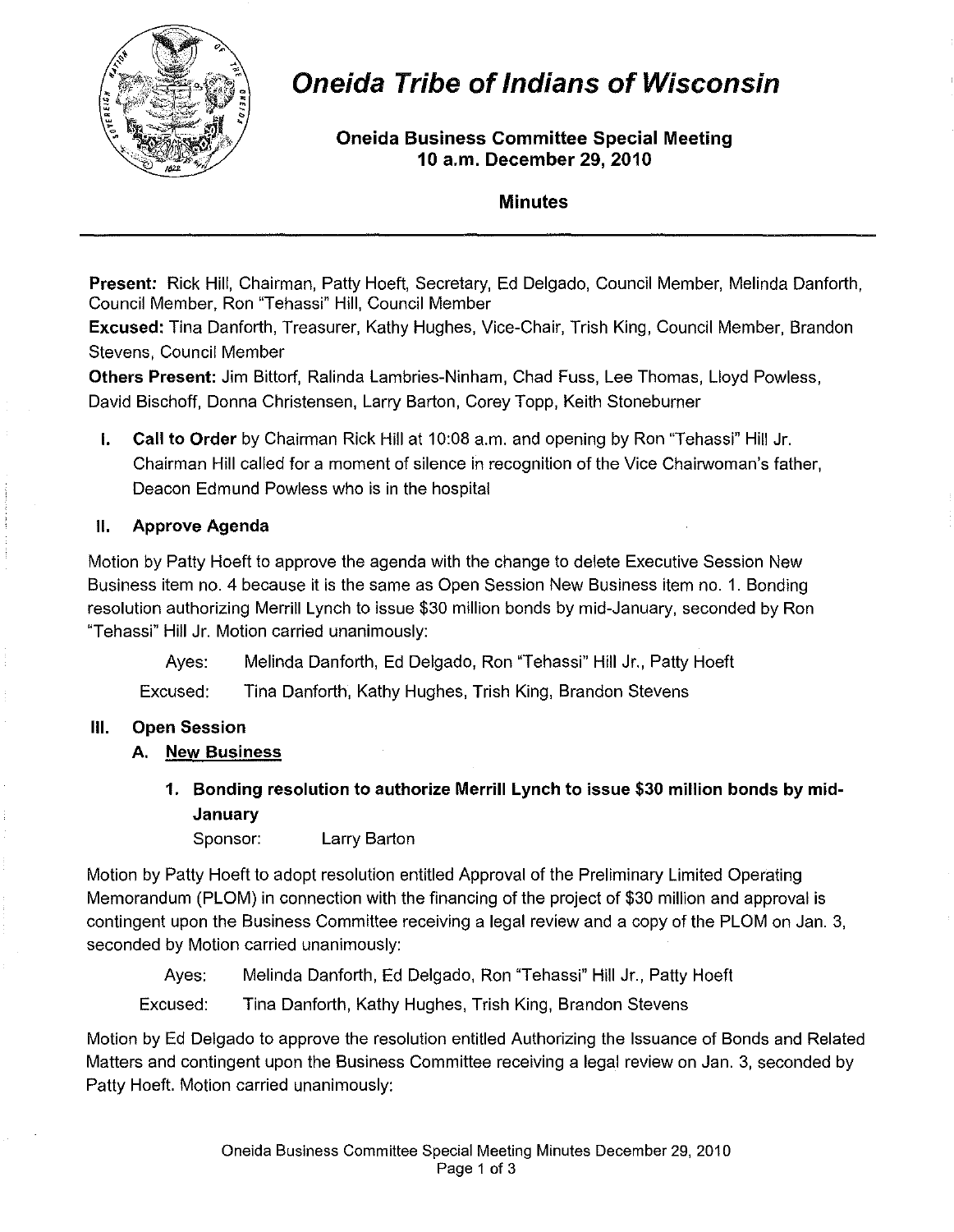Ayes: Melinda Danforth, Ed Delgado, Ron "Tehassi" Hill Jr., Patty Hoeft

Excused: Tina Danforth, Kathy Hughes, Trish King, Brandon Stevens

#### **IV. Executive Session**

Motion by Patty Hoeft to go into executive session at 10:15 a.m., seconded by Ed Delgado. Motion carried unanimously:

Ayes: Melinda Danforth, Ed Delgado, Ron "Tehassi" **Hill** Jr., Patty Hoeft

Excused: Tina Danforth, Kathy Hughes, Trish King, Brandon Stevens

Motion by Patty Hoeft to go into executive session at 10:15 a.m., seconded by Ed Delgado. Motion carried unanimously:

Ayes: Melinda Danforth, Ed Delgado, Ron "Tehassi" **Hill** Jr., Patty Hoeft

Excused: Tina Danforth, Kathy Hughes, Trish King, Brandon Stevens

### **A. Old Business**

**1. Packerland Brokerage document & Transamerica document related to 401{k) services** 

Sponsor: Larry Barton/Terry Cornelius

**Excerpt from Dec. 8:** Motion by Ed Delgado to defer the Packerland Brokerage document and Transamerica document related to 401 (k) services to the Dec. 29 special Business Committee meeting to be filled out and completed, seconded by Patty Hoeft. Motion carried with one abstention.

Motion by Melinda Danforth to approve the Packerland Brokerage document and Transamerica document related to 401(k) services, seconded by Ron "Tehassi" **Hill** Jr. Motion carried unanimously:

Ayes: Melinda Danforth, Ed Delgado, Ron "Tehassi" **Hill** Jr., Patty Hoeft

Excused: Tina Danforth, Kathy Hughes, Trish King, Brandon Stevens

# **B. New Business**

#### **1. Year-end annual audit**

Sponsor: Ed Delgado/McGladrey & Pullen auditors **Excerpt from Dec. 8:** Motion by Melinda Danforth to approve a special Business Committee meeting Dec. 29 for the year-end annual audit, seconded by Ron "Tehassi" Hill Jr. Motion carried with one abstention.

Motion by Patty Hoeft to approve the financial audit, that includes both gaming and non-gaming areas, for year ended Sept. 30, 2010 by auditors McGladrey & Pullen and that the BC submit the report for the General Tribal Council annual meeting on Jan. 3, seconded by Ed Delgado. Motion carried unanimously:

Ayes: Melinda Danforth, Ed Delgado, Ron "Tehassi" **Hill** Jr., Patty Hoeft

Excused: Tina Danforth, Kathy Hughes, Trish King, Brandon Stevens

Amendment to the main motion by Ed Delgado that approval of the year end audit is contingent upon McGladrey changing their references to Oneida by replacing the word Oneida Nation with Oneida Tribe throughout their document, seconded by Patty Hoeft. Motion carried unanimously: